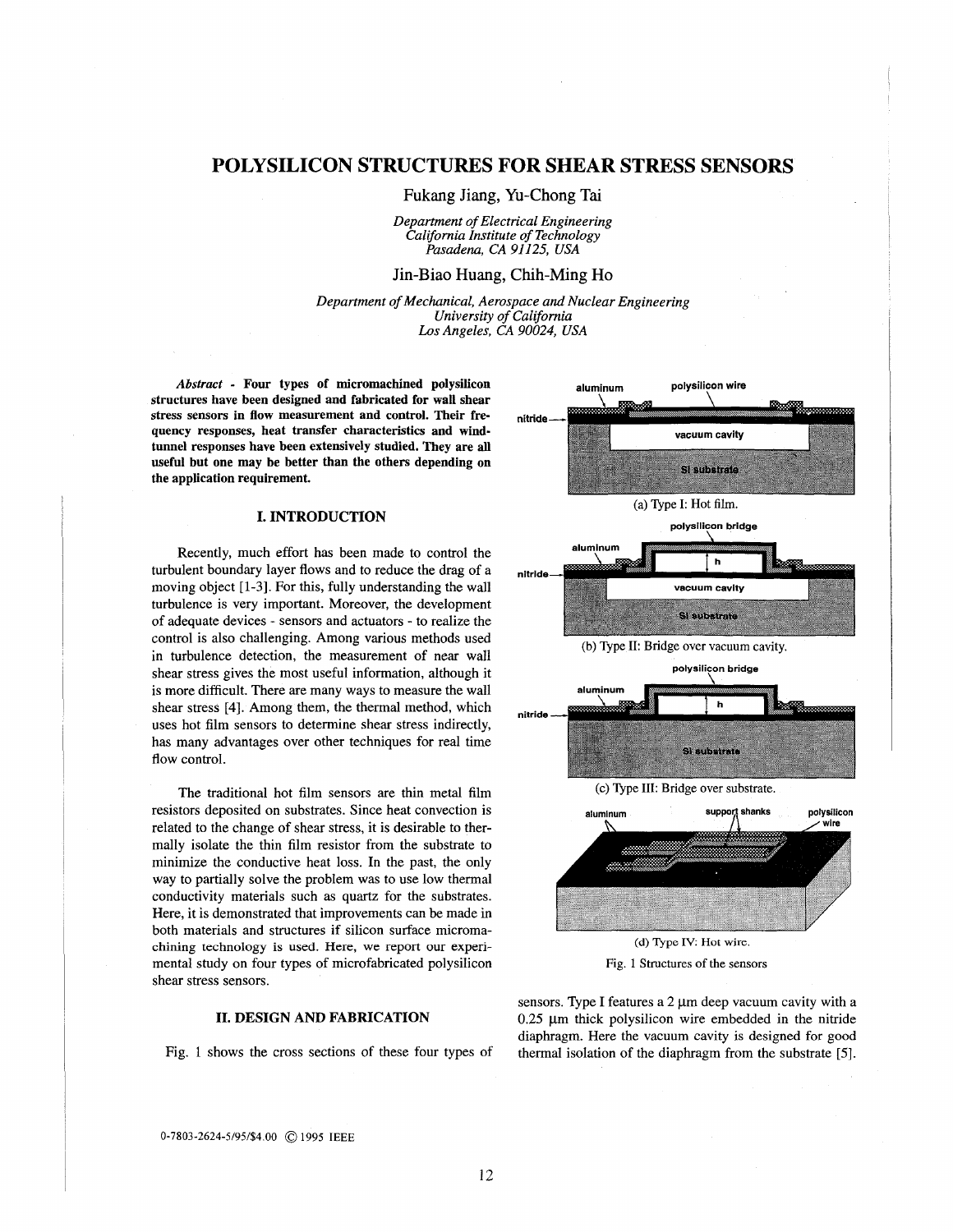<span id="page-1-0"></span>

Fig. **2** Fabrication process flow.



(a) Type I



 $(d)$  Type IV

 $(c)$  Type III

Fig. **3 SEM** photographs of the sensors.

Type I1 has a similar structure to type I except that the polysilicon wire is lifted  $1 - 5 \mu m$  above the diaphragm, thus achieving better thermal isolation. Type I11 is a conventional polysilicon bridge sitting on the solid substrate [6]. Type IV is basically a micromachined hot wire close to a wall as has been previously reported. The wire is a few microns above the substrate surface and is in the linear velocity distribution region *so* that it measures the wall shear stress instead of velocity [7-81. All four types were fabricated on a single chip using the process shown in Fig. 2 to ensure identical thermal and electrical properties of the sensor materials.

The fabrication starts with the deposition and patterning of 400nm LPCVD low stress silicon nitride on 4-inch (100) Si wafers to define the cavities. The windows are etched down 700nm using plasma etching. The subsequent high temperature oxidation planarizes the windows with the growth of 1.6 $\mu$ m thick silicon dioxide. A 400 $\mu$ m thick LPCVD PSG layer is then deposited and patterned, followed by the deposition of  $1\mu$ m low stress nitride as the diaphragm. Small holes are opened in the nitride to expose the PSG. Next, **49%** HF is used to etch away the PSG and the thermal oxide in the cavities. After the wafer is spindried, a 600nm LTO and 400nm nitride composite layer **is**  deposited and patterned to seal the etch holes. Another layer of thick PSG between 1-5  $\mu$ m is then deposited and patterned to form the sacrificial spacer between the polysilicon bridge and the substrate (or the diaphragm), followed by annealing at 1 100°C to reflow the PSG and round the edges. Next, 200nm of nitride and 250nm of polysilicon are deposited. The polysilicon is doped by 4OkeV boron ion implantation with a dose of  $1x10^{16}/cm^3$ . After annealing at 1000°C to activate the dopants, another 200 nm of nitride is deposited. The two layers of nitride are patterned in one step to encapsulate the polysilicon wire. Again, **49%** HF is used to etch the PSG spacers to release the polysilicon bridges. After rinsing in DI water, the wafer is dipped in alcohol and then baked to prevent the stiction of the bridge to substrate. It turns out that the 200nm nitride underneath the polysilicon also helps to ease the stiction problem. Finally, 800nm aluminum is



Fig. 4 Frequency responses in constant current mode.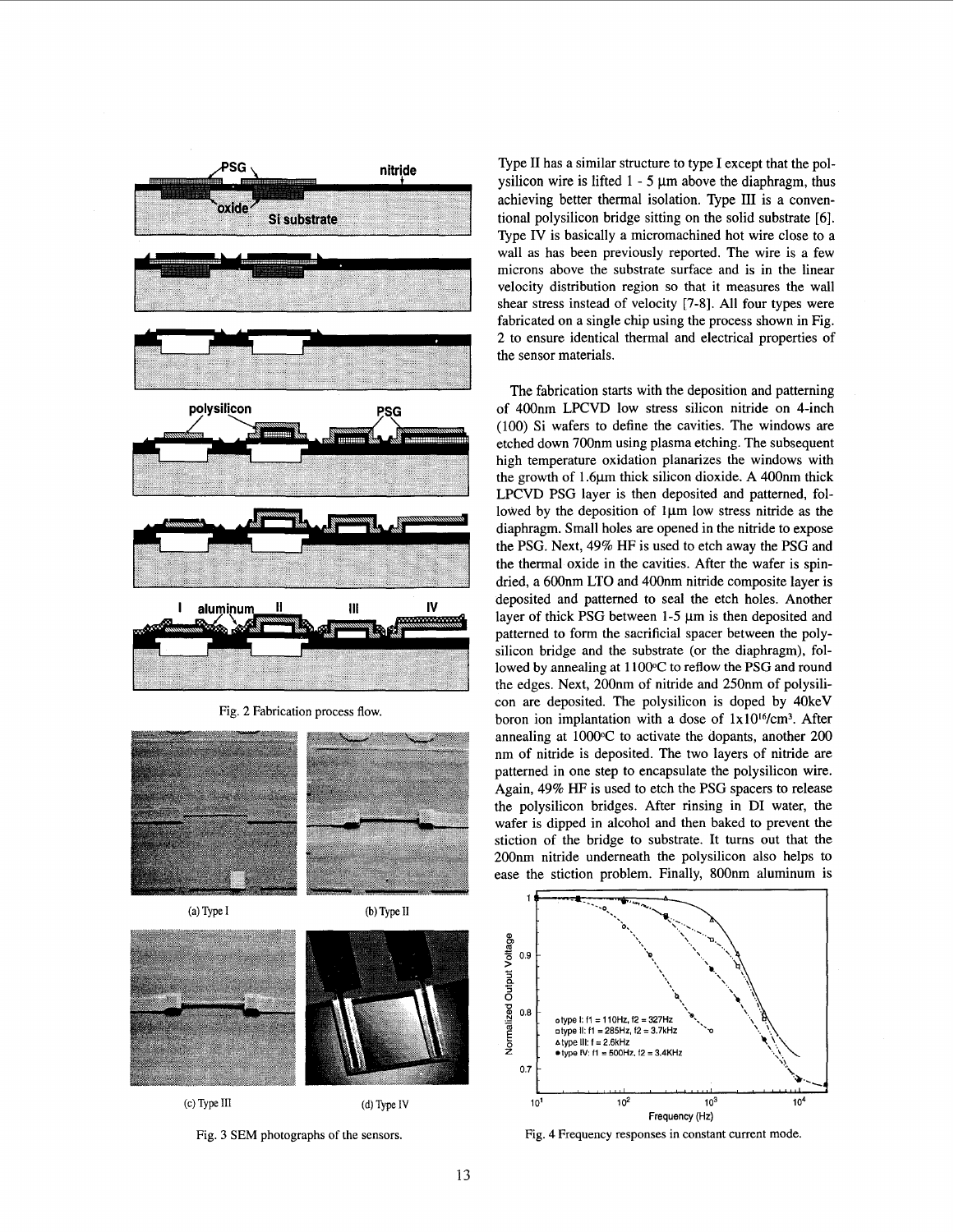<span id="page-2-0"></span>evaporated and patterned to finish the whole process. [Fig.](#page-1-0) [3](#page-1-0) shows the **SEM** photographs of the 3 pm wide and 120  $\mu$ m long sensors. All the following measurement results shown in this paper are for the sensors with this dimension, although we have fabricated sensors with many widtMength combinations.

### **III. FREQUENCY RESPONSES**

The frequency responses of the sensors operating in constant current **(CC)** mode are presented here, as shown in Fig. 4. In this mode, the results do not depend on the parameters of the biasing circuit and are entirely determined by the structures and the material properties. Note that for type I, the frequency response is determined mainly by the diaphragm properties such as thickness and thermal conductivity. **For** type HI, since the ends of the wire are directly connected to the substrate which behaves as a perfect heat sink, the frequency response is solely determined by the polysilicon wire. For type 11 and **IV,** the diaphragm and the support shanks to which the polysilicon wires are connected can heat up through thermal conduction; therefore, each device has two comer frequencies, one  $(-500 \text{ Hz})$  corresponding to the diaphragm (or the







support shanks) and the other  $(3 - 4$  kHz) to the wire. The effect of the second comer frequency can be greatly reduced if we increase the wire length or put aluminum over the support shanks to the ends of the wire.

It is worth mentioning that by operating them in constant temperature mode, all four types of sensors can reach a **-3dB** bandwidth over **lOkHz,** at the expense of more complicated biasing circuitry, more noise and less stability. Therefore, in some cases, i.e., when arrays of sensors are required, the *CC* mode is preferred in order to simplify the interface electronics, enhance the stability and save power **as** long **as** the bandwidth meets the minimum requirement. Our study shows that in most wind-tunnels, the frequency bandwidth of the turbulence is around 1kHz, which means that types II, III and IV are more useful in this application.

# **IV. HEAT TRANSFER ANALYSIS**

The heat dissipation of a heated element is a combination of thermal conduction, convection and radiation, although the first two mechanisms dominate for tempera-



Fig. 7 Wind-tunnel responses in CT mode  $(T = 200^{\circ}C)$ .